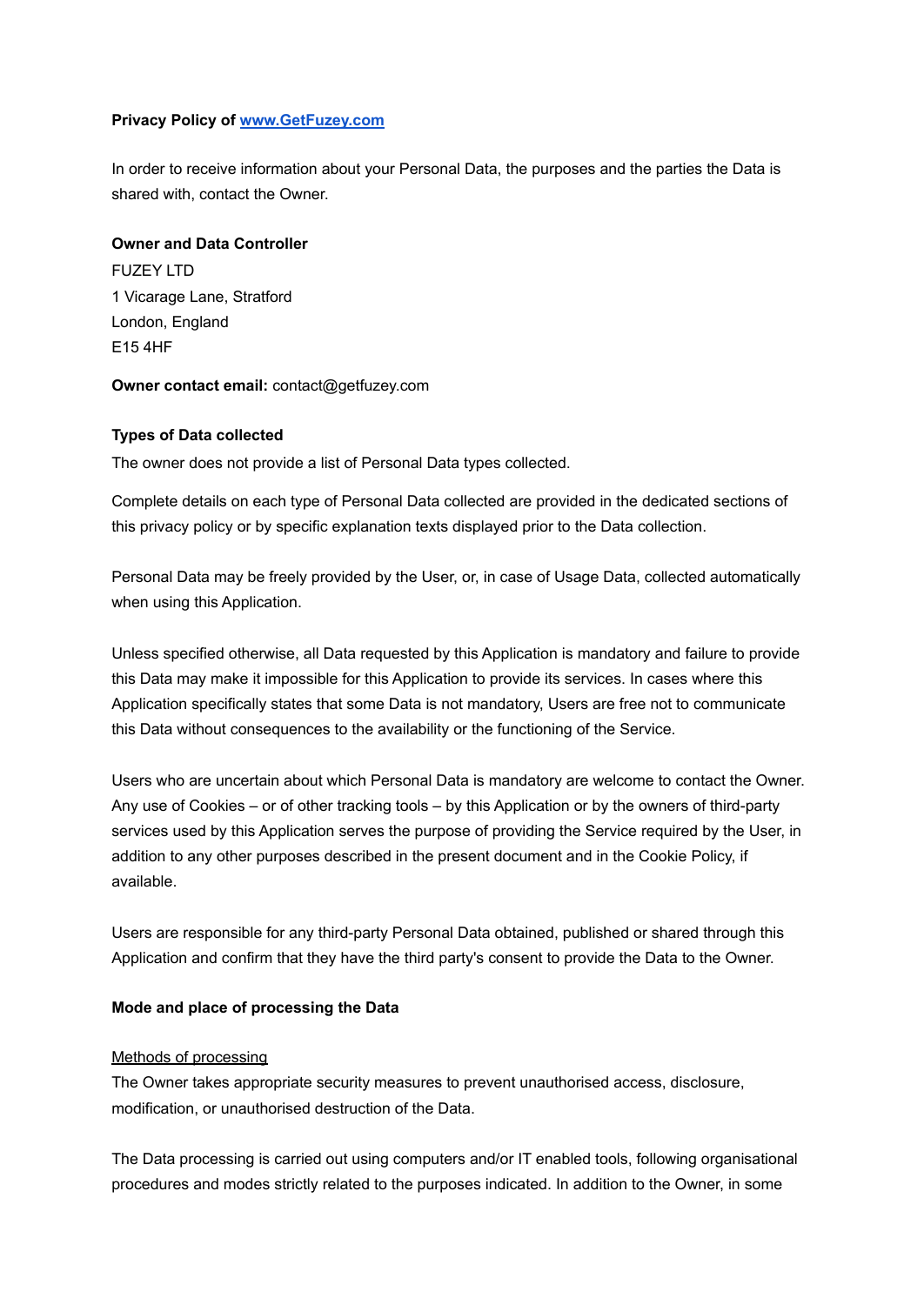cases, the Data may be accessible to certain types of persons in charge, involved with the operation of this Application (administration, sales, marketing, legal, system administration) or external parties (such as third-party technical service providers, mail carriers, hosting providers, IT companies, communications agencies) appointed, if necessary, as Data Processors by the Owner. The updated list of these parties may be requested from the Owner at any time.

### **Legal basis of processing**

The Owner may process Personal Data relating to Users if one of the following applies:

- Users have given their consent for one or more specific purposes. Note: Under some legislations the Owner may be allowed to process Personal Data until the User objects to such processing ("opt-out"), without having to rely on consent or any other of the following legal bases. This, however, does not apply, whenever the processing of Personal Data is subject to European data protection law;
- provision of Data is necessary for the performance of an agreement with the User and/or for any pre-contractual obligations thereof;
- processing is necessary for compliance with a legal obligation to which the Owner is subject;
- processing is related to a task that is carried out in the public interest or in the exercise of official authority vested in the Owner; or
- processing is necessary for the purposes of the legitimate interests pursued by the Owner or by a third party.

In any case, the Owner will gladly help to clarify the specific legal basis that applies to the processing, and in particular whether the provision of Personal Data is a statutory or contractual requirement, or a requirement necessary to enter into a contract.

#### **Place**

The Data is processed at the Owner's operating offices and in any other places where the parties involved in the processing are located.

Depending on the User's location, data transfers may involve transferring the User's Data to a country other than their own. To find out more about the place of processing of such transferred Data, Users can check the section containing details about the processing of Personal Data.

Users are also entitled to learn about the legal basis of Data transfers to a country outside the European Union or to any international organisation governed by public international law or set up by two or more countries, such as the UN, and about the security measures taken by the Owner to safeguard their Data.

If any such transfer takes place, Users can find out more by checking the relevant sections of this document or enquire with the Owner using the information provided in the contact section.

#### **Retention time**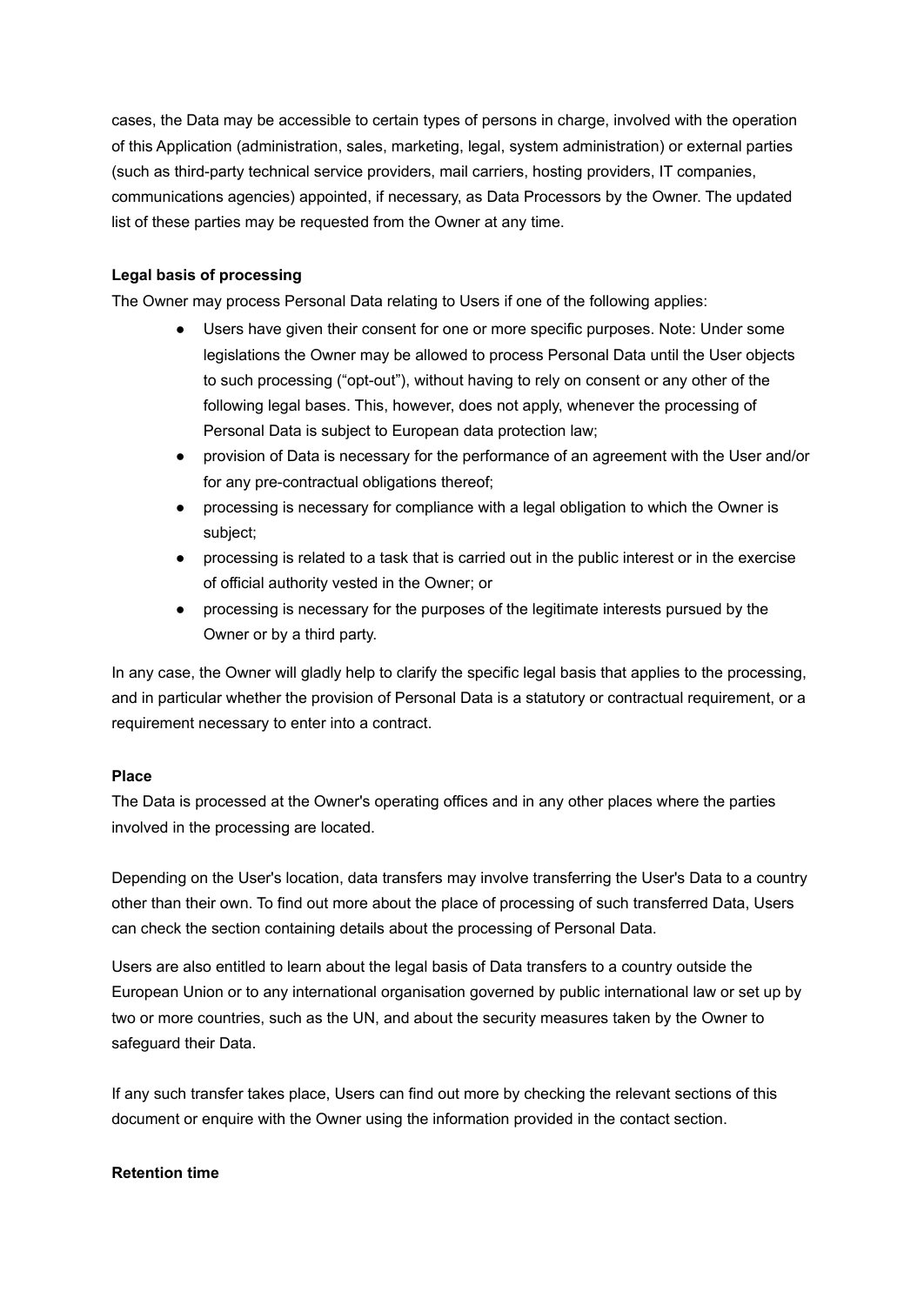Personal Data shall be processed and stored for as long as required by the purpose they have been collected for.

Therefore:

- Personal Data collected for purposes related to the performance of a contract between the Owner and the User shall be retained until such contract has been fully performed.
- Personal Data collected for the purposes of the Owner's legitimate interests shall be retained as long as needed to fulfill such purposes. Users may find specific information regarding the legitimate interests pursued by the Owner within the relevant sections of this document or by contacting the Owner.

The Owner may be allowed to retain Personal Data for a longer period whenever the User has given consent to such processing, as long as such consent is not withdrawn. Furthermore, the Owner may be obliged to retain Personal Data for a longer period whenever required to do so for the performance of a legal obligation or upon order of an authority.

Once the retention period expires, Personal Data shall be deleted. Therefore, the right of access, the right to erasure, the right to rectification and the right to data portability cannot be enforced after expiration of the retention period.

# **The rights of Users**

Users may exercise certain rights regarding their Data processed by the Owner. In particular, Users have the right to do the following:

- **Withdraw their consent at any time.** Users have the right to withdraw consent where they have previously given their consent to the processing of their Personal Data.
- **Object to processing of their Data.** Users have the right to object to the processing of their Data if the processing is carried out on a legal basis other than consent. Further details are provided in the dedicated section below.
- **Access their Data.** Users have the right to learn if Data is being processed by the Owner, obtain disclosure regarding certain aspects of the processing and obtain a copy of the Data undergoing processing.
- **Verify and seek rectification.** Users have the right to verify the accuracy of their Data and ask for it to be updated or corrected.
- **Restrict the processing of their Data.** Users have the right, under certain circumstances, to restrict the processing of their Data. In this case, the Owner will not process their Data for any purpose other than storing it.
- **Have their Personal Data deleted or otherwise removed.** Users have the right, under certain circumstances, to obtain the erasure of their Data from the Owner.
- **Receive their Data and have it transferred to another controller.** Users have the right to receive their Data in a structured, commonly used and machine readable format and, if technically feasible, to have it transmitted to another controller without any hindrance. This provision is applicable provided that the Data is processed by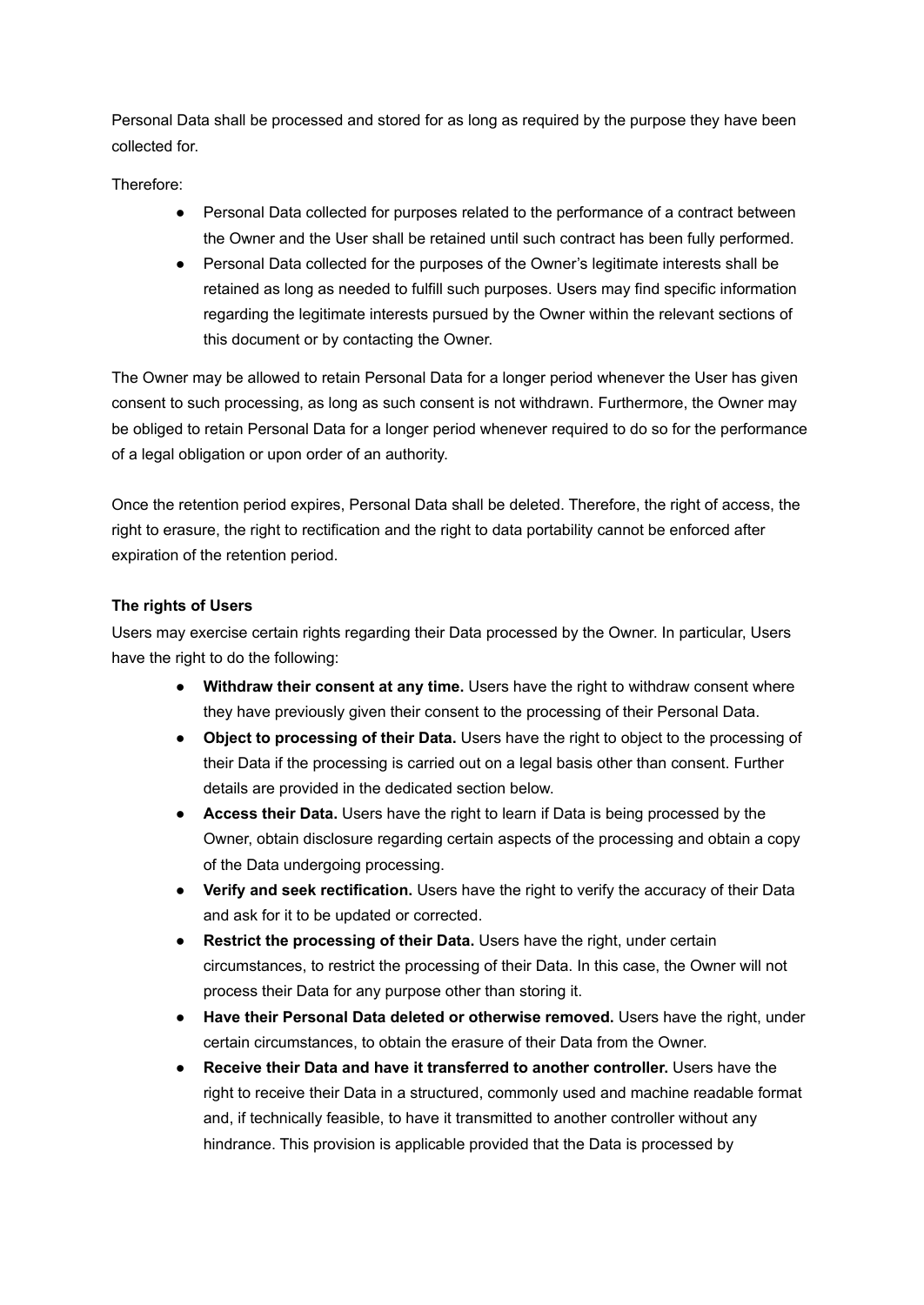automated means and that the processing is based on the User's consent, on a contract which the User is part of or on pre-contractual obligations thereof.

● **Lodge a complaint.** Users have the right to bring a claim before their competent data protection authority.

#### **Details about the right to object to processing**

Where Personal Data is processed for a public interest, in the exercise of an official authority vested in the Owner or for the purposes of the legitimate interests pursued by the Owner, Users may object to such processing by providing a ground related to their particular situation to justify the objection.

Users must know that, however, should their Personal Data be processed for direct marketing purposes, they can object to that processing at any time without providing any justification. To learn, whether the Owner is processing Personal Data for direct marketing purposes, Users may refer to the relevant sections of this document.

#### **How to exercise these rights**

Any requests to exercise User rights can be directed to the Owner through the contact details provided in this document. These requests can be exercised free of charge and will be addressed by the Owner as early as possible and always within one month.

### **Cookie Policy**

This Application uses Trackers. To learn more, the User may consult the [Cookie](https://www.iubenda.com/private/privacy-policy/2016321/cookie-policy?preview=true&ifr=true&height=689&newmarkup=no&an=no) Policy.

#### **Additional information about Data collection and processing**

#### **Legal action**

The User's Personal Data may be used for legal purposes by the Owner in Court or in the stages leading to possible legal action arising from improper use of this Application or the related Services. The User declares to be aware that the Owner may be required to reveal personal data upon request of public authorities.

#### **Additional information about User's Personal Data**

In addition to the information contained in this privacy policy, this Application may provide the User with additional and contextual information concerning particular Services or the collection and processing of Personal Data upon request.

#### **System logs and maintenance**

For operation and maintenance purposes, this Application and any third-party services may collect files that record interaction with this Application (System logs) use other Personal Data (such as the IP Address) for this purpose.

#### **Information not contained in this policy**